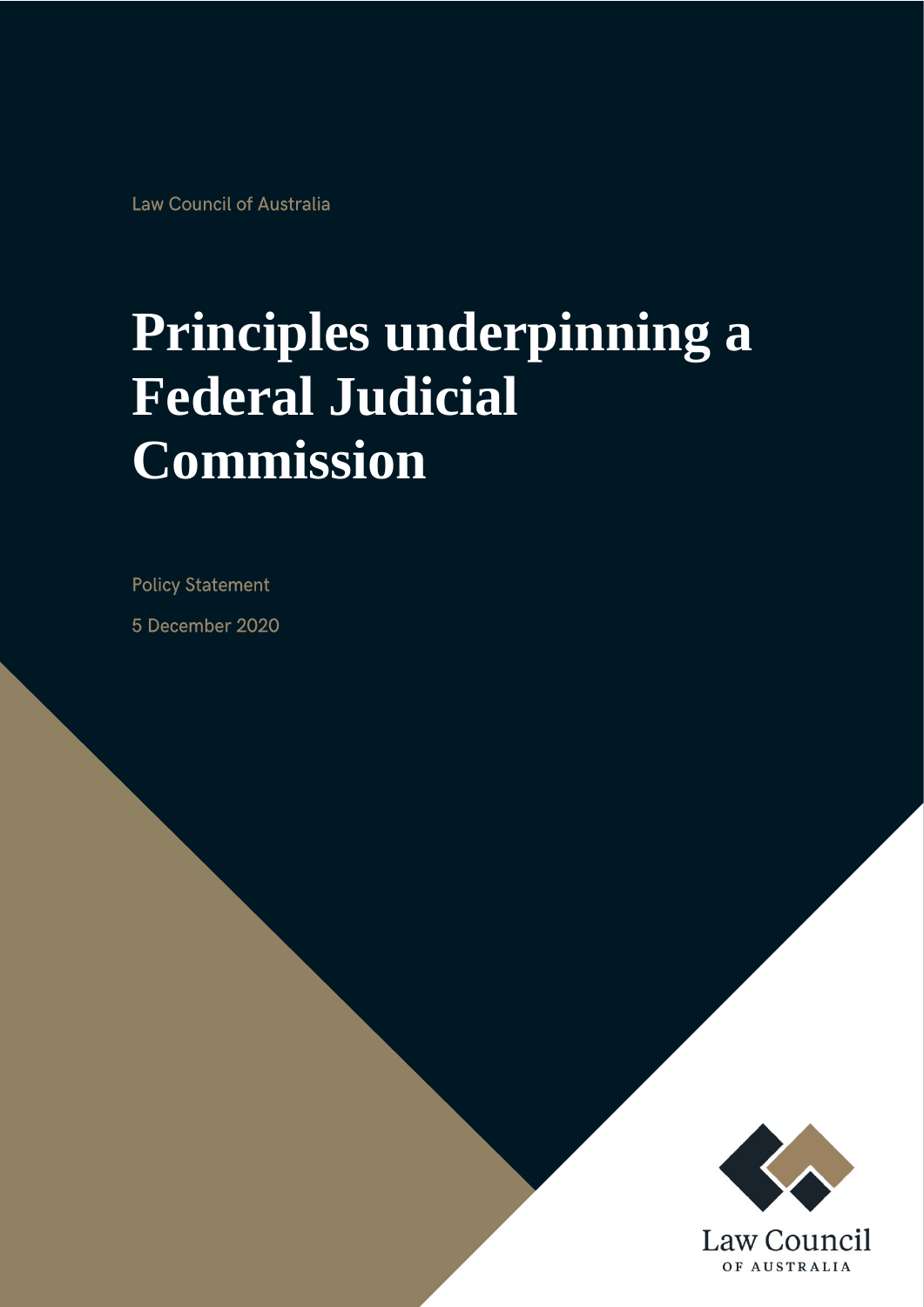## **Table of Contents**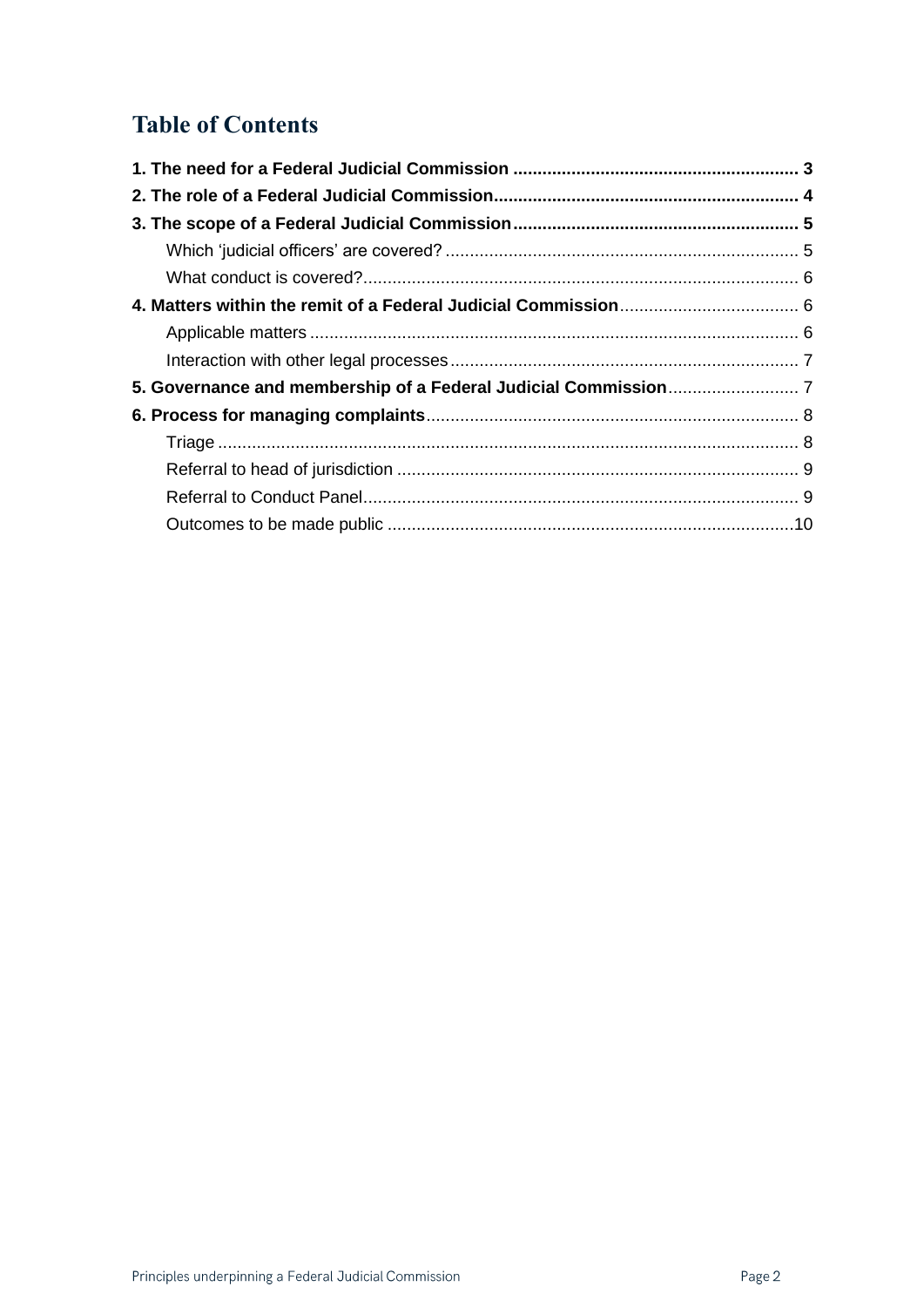## <span id="page-2-0"></span>**1. The need for a Federal Judicial Commission**

It is essential to the promotion of the rule of law and the Australian constitutional system that there be a strong, independent, and transparent judiciary. Consistent with this aspiration, a means of fairly and punctually addressing complaints directed to the judiciary in an independent, structured manner is essential.

A Federal Judicial Commission (**Commission**) would assist to provide a clear and structured framework for responding to such complaints, and if established appropriately, will serve to promote public trust and integrity in the complaint-handling process. It will be essential for the Commission to be underpinned by four key features, namely independence, coherence, accessibility and transparency.

It is envisaged that a Commission will address many of the perceived difficulties with current mechanisms in place for complaints made in relation to federal judicial officers. These perceived difficulties include:

- The existing complaints mechanisms may be overly discretionary and informal. Complaints are generally first referred to the relevant head of jurisdiction, typically a colleague of the subject of the complaint, to be dealt with largely according to their discretion. For example, a head of jurisdiction may decide without following a formal process that a complaint should not be dealt with.<sup>1</sup> While there must always be some level of discretion and flexibility as to the manner in which complaints are dealt with, such discretion ought be vested in an independent body.
- There is a lack of clarity around how a complaint relating to misbehaviour or incapacity of judicial officers in the federal system should be resolved where it is not sufficiently serious to be referred to Parliament for consideration of the removal of the judicial officer.<sup>2</sup> There is no disciplining mechanism, and participation by judges in the complaints handling process is voluntary.<sup>3</sup>
- The existing legislative framework for managing complaints about the judiciary<sup>4</sup> is not supported by permanent administrative structures. Rather, complaints are addressed on a discretionary basis through the existing internal structures and

<sup>1</sup> See, *Courts Legislation Amendment (Judicial Complaints) Act 2012 (*Cth); section 15 and 6(1) of the *Federal Court of Australia Act 1976* (Cth); section 12, of the *Federal Circuit Court of Australia Act 1999* (Cth); and section 21B of the *Family Law Act 1975* (Cth). See, also, Explanatory Memorandum, Courts Legislation Amendment (Judicial Complaints) Bill 2012 (Cth). This states that the complaints management framework is intended to be 'largely non-legislative…broad and flexible'.

<sup>2</sup> See, *Judicial Misbehaviour and Incapacity (Parliamentary Commissions) Act 2012* (Cth) ss 3, 9. See, also, Federal Court of Australia, ['Judicial Complaints Procedure'](https://www.fedcourt.gov.au/feedback-and-complaints/judicial-complaints) (3 May 2013); Federal Circuit Court of Australia, ['Judicial Complaints Procedures';](http://www.federalcircuitcourt.gov.au/wps/wcm/connect/fccweb/about/policies-and-procedures/judicial-complaints) and Family Court of Australia, ['Judicial Complaints Procedure'.](http://www.familycourt.gov.au/wps/wcm/connect/fcoaweb/contact-us/feedback/fcoa_judicial_complaints_proc) Note, the Judicial Complaints Procedure states that it 'does not, and cannot, provide a mechanism for disciplining a judge…For constitutional reasons, the participation of a judge in responding to a complaint is entirely voluntary. Nevertheless, it is accepted that a procedure for complaints can provide valuable feedback to the Court and to its [judges] and presents opportunities to explain the nature of its work, correct misunderstandings where they have occurred, and, where appropriate, to improve the performance of the Court.'

<sup>3</sup> Ibid.

<sup>4</sup> See, the *Courts Legislation Amendment (Judicial Complaints) Act 2012 (*Cth) and the *Judicial Misbehaviour and Incapacity (Parliamentary Commissions) Act 2012* (Cth), under which a head of jurisdiction and the Parliament can, variously, establish a Conduct Committee or Parliamentary Commission to deal with complaints. Such a body is only established under these Acts on an ad hoc basis after resolutions have been passed by both Houses of the Parliament in relation to a specific allegation. This is an unrealistic option in, for example, the resolution of complaints concerning matters of sexual harassment or bullying by judicial officers towards other persons.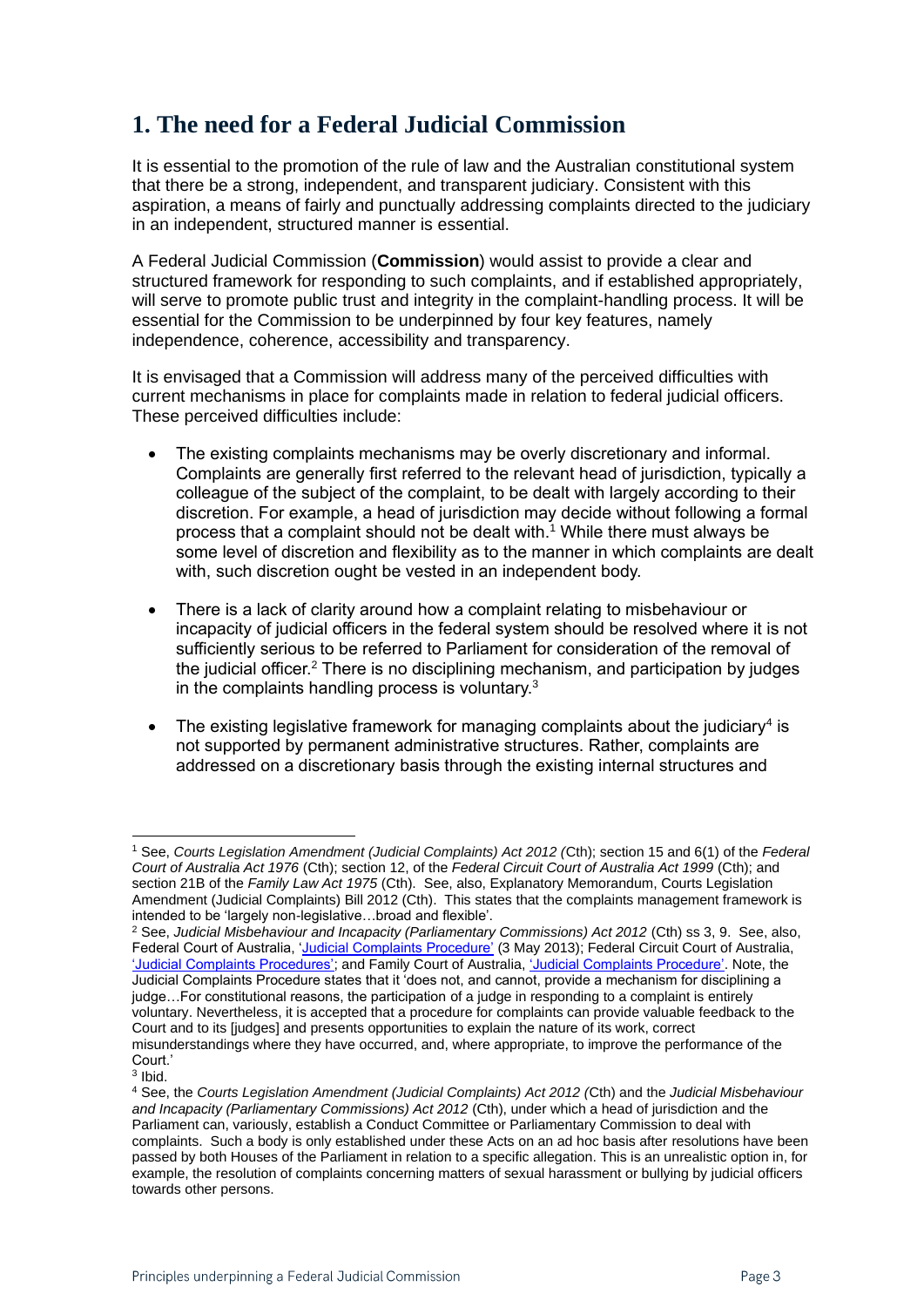resources of the relevant court.<sup>5</sup> The existence of permanent, more visible structures would enhance public confidence in the independence of the judiciary.

- There is no formal or written informal mechanism for addressing complaints about misbehaviour or misconduct by a judge of the High Court of Australia (**High Court**), beyond those which may be serious enough to warrant removal.
- There is no framework for handling otherwise relevant complaints in relation to the past conduct of people when they held a judicial office.

To respond to the above perceptions, a Commission should be established by an Act of Parliament, separately to any Commonwealth Integrity Commission, and in close consultation with (and with the endorsement of) the federal judiciary. For both prospective institutions, it is imperative that adequate resourcing be provided to ensure they can carry out their respective functions appropriately.

The Commission would provide a separate, stand-alone mechanism to deal with any allegation of lack of competency, serious misconduct or corruption in the High Court, federal courts and possibly, tribunals. It would maintain for the two Houses of Parliament the power to investigate and decide whether a judicial officer has engaged in misbehaviour and to then remove that officer if appropriate, a power sanctified by section 72(ii) of the Constitution. Recognising this, the question of constitutionality may warrant further review, given the proposed scope of the Commission (as set out below) arguably extends to discipline.<sup>6</sup>

## <span id="page-3-0"></span>**2. The role of a Federal Judicial Commission**

The Commission should be separate to and independent from the Executive. The role of the Commission should be to:

- Fairly and impartially investigate and determine complaints by any person, including a member of the legal profession or judicial officer, in relation to misconduct (including corrupt conduct, misuse of authority and any abuse of power), incompetency and/or incapacity of a judicial officer, in the manner set out at Section 6 below.
- Provide a fair opportunity for judicial officers to explain their actions should they come under scrutiny.
- Provide a readily accessible and well-explained complaints mechanism, with information easily available to the public and to members of the judiciary, including online and by phone.

<sup>5</sup> This can be contrasted with existing State and Territory models involving a permanent administrative structure, such as the Judicial Commission of New South Wales.

 $6$  Note, some perceived constitutional concerns have been raised in opposition to a Federal Judicial Commission. One concern is that in reserving to the Legislature the power to remove judges on the basis of proved misbehaviour or incapacity, section 72(ii) of the Constitution is inconsistent with a power to deal otherwise with complaints, thereby preventing the establishment of any other regime. However, section 72(ii) deals only with the removal of judges and does not prescribe a detailed process for complaint handling, or address complaints which do not warrant removal. There is reason to doubt that the Constitution prevents the establishment of a body which does not have power to remove or discipline judges, such as that proposed. Nonetheless, a challenge to the constitutional validity of a Federal Judicial Commission may be inevitable.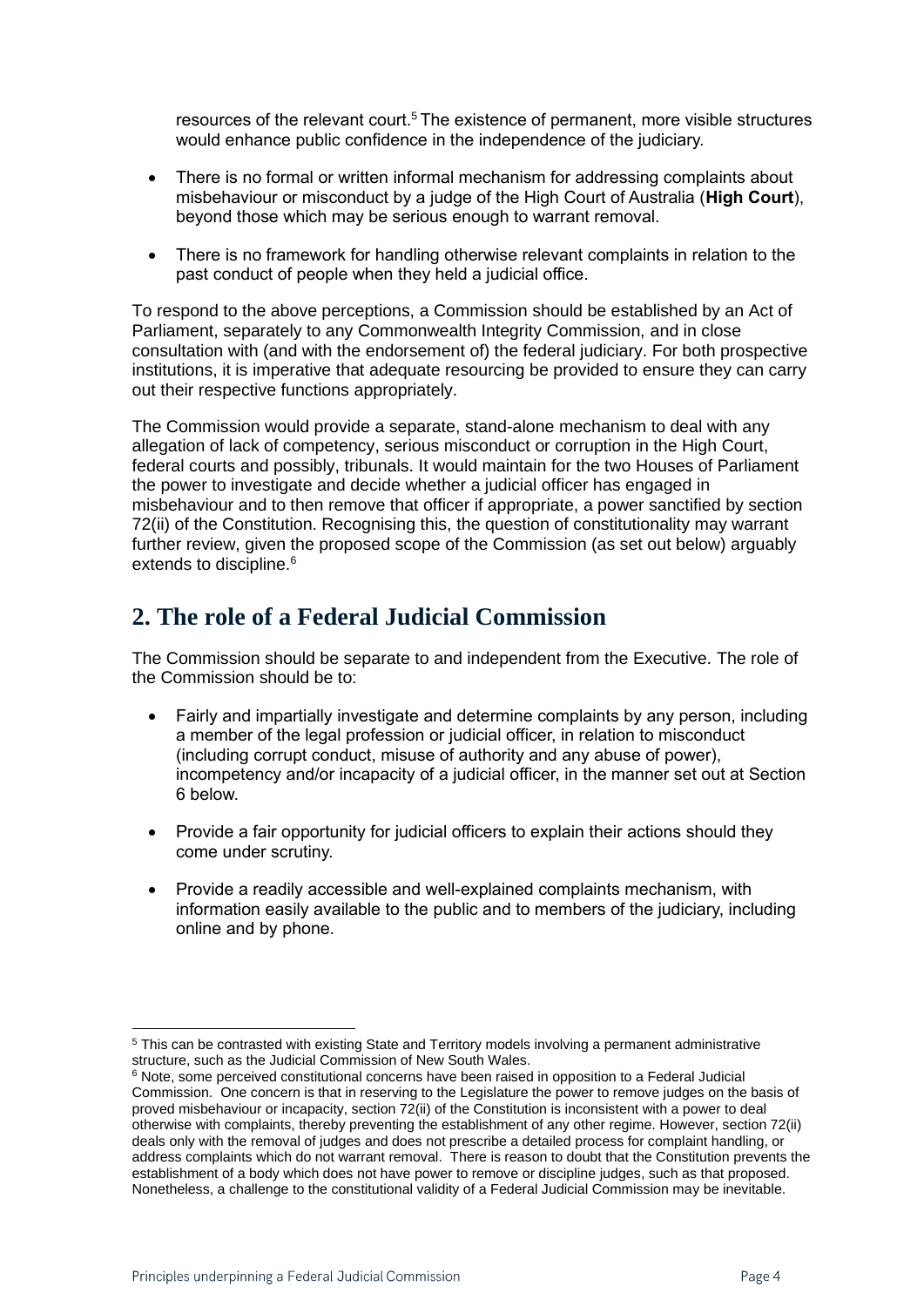- Provide sentencing assistance and monitoring to and for judicial officers, in conjunction with the other relevant stakeholders in this area.<sup>7</sup>
- Provide training, support and education to the judiciary, including based upon advisory guidelines setting out acceptable standards of judicial conduct.<sup>8</sup> This should recognise that that in some cases, conduct issues may be symptomatic of wellbeing issues. The drivers of these behaviours must be addressed, where appropriate, from a protective as well as punitive perspective.
- Protect the judiciary from unwarranted intrusions into their judicial independence.

## <span id="page-4-0"></span>**3. The scope of a Federal Judicial Commission**

#### <span id="page-4-1"></span>Which 'judicial officers' are covered?

To the extent the term 'judicial officer' is used in the legislation establishing the Commission, it should be defined to encompass all persons invested with and exercising a judicial function pursuant to Commonwealth law, including:<sup>9</sup>

- Judges (and those exercising a judicial function) within the Federal Courts (the Family Court of Australia, the Federal Circuit Court of Australia and the Federal Court of Australia) and the High Court, including Chief Justices; and
- to the extent they are not covered by any Commonwealth Integrity Commission, Members/Presidents of the Federal Tribunals and quasi-judicial Federal bodies, namely the Fair Work Commission, Administrative Appeals Tribunal, Remuneration Tribunal, Australian Competition Tribunal, Copyright Tribunal of Australia, National Native Title Tribunal, Pharmaceutical Benefits Remuneration Tribunal and Defence Force Discipline Appeals Tribunal.

The Law Council recognises there may be objections to including High Court judicial officers within the scope of the Commission, given the prospect of the High Court being required to adjudicate on an issue in relation to one of its own judges (for example, an application for judicial review of a decision of the Commission).<sup>10</sup> This is not an

<sup>7</sup> For the statutory basis of the equivalent role for the Judicial Commission of New South Wales, see, *Judicial Officers Act 1986* (NSW) s 8. The Law Council understands that equivalent role as undertaken by the Judicial Commission of New South Wales has clearly contributed to its acceptance by and credibility within the judiciary in NSW. See, the survey of judicial officers in G Appleby, S Le Mire, 'Judicial Conduct: Crafting a system that enhances institutional integrity' [2014] *MelbULawRev* 9, [IV]; the Senate Legal and Constitutional Affairs Committee, *Inquiry into Australia's judicial system and the role of judges* (Report, 2009) [7.13], [7.27]; and remarks of Spigelman CJ in *From controversy to credibility: 20 years of the Judicial Commission of New South Wales* (2008).

<sup>8</sup> These could be modelled upon guidelines issued pursuant to section 10 of the *Judicial Officers Act 1986* (NSW), which have been held to be merely advisory (and not to constitute mandatory considerations which, if not addressed, will result in error of law). This is because the section refers to the formulation of guidelines "to assist" in the exercise of Commission's functions. See, *AB v Judicial Commission of NSW*, supra, at [49]. 9

<sup>10</sup> As occurred in *Bruce v Cole* (1998) 45 NSWLR 163; *Maloney v The Honourable Michael Campbell QC & Ors* [2011] NSWSC 470; and *AB v Judicial Commission of NSW (Conduct Division)* [2018] NSWCA 264; see generally, Prof. Enid Campbell, 'Judicial Review of Proceedings for Removal of Judges from Office' [1999] *UNSWLawJl* 1.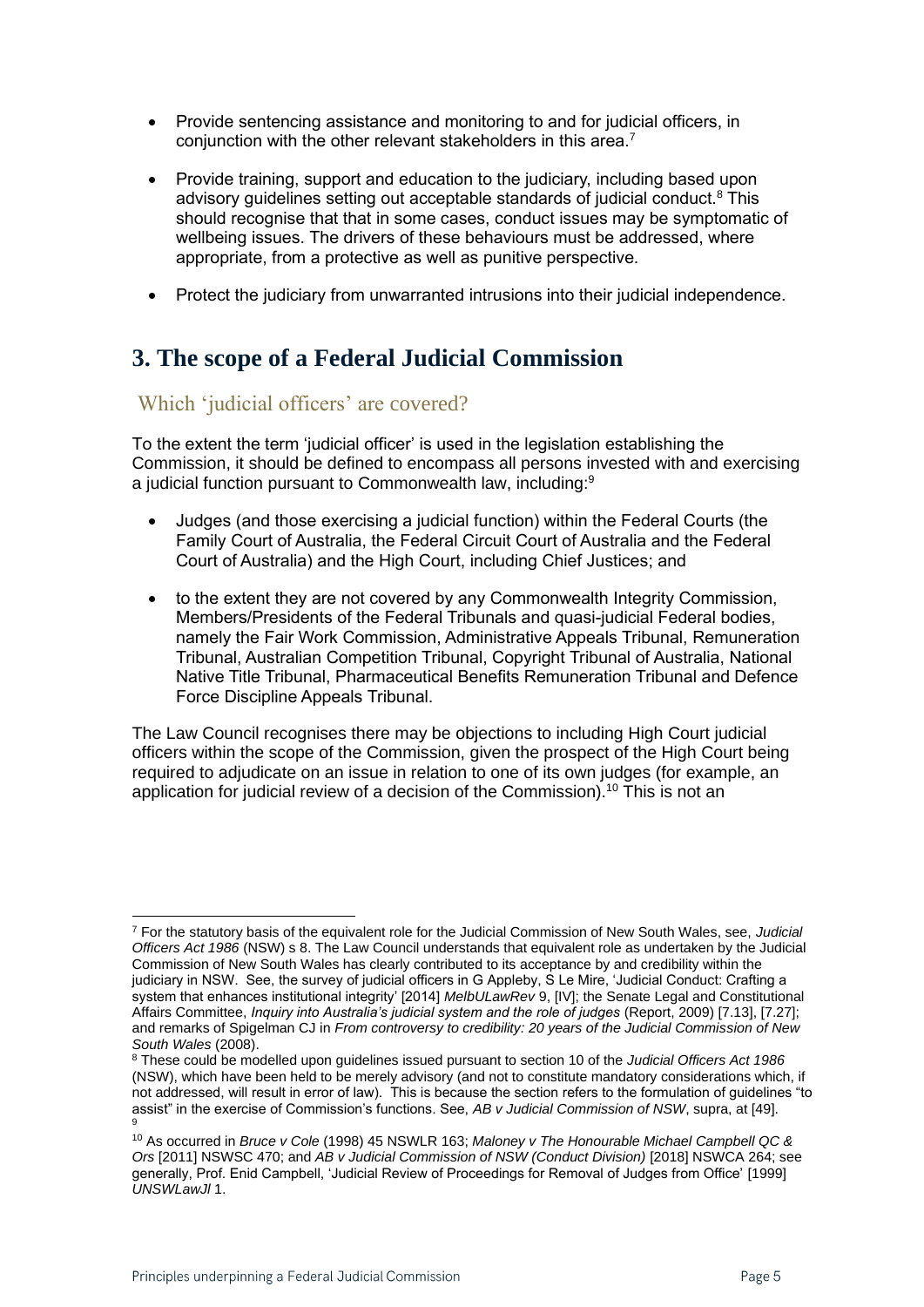unprecedented situation, $11$  and it is anticipated that the High Court would be capable of managing it in practice.

Another issue that may be raised against the coverage of High Court judicial officers is that their conduct should not be subject to scrutiny by a judge of a lower court. However, the Commission's role would be to investigate and recommend, whereas the powers to discipline or remove a judicial officer would remain with the head of jurisdiction and Parliament, respectively.

Finally, in the instances where there is a public interest in doing so, the Commission should have the ability to conduct investigations into the conduct of past judicial officers in relation to their time serving in that capacity (with further consideration to be given as to whether some retrospective limitation period should apply).

#### <span id="page-5-0"></span>What conduct is covered?

The jurisdiction of the Commission should explicitly extend to the private actions of judicial officers where these give rise to a matter otherwise within the Commission's remit (set out at Principle 4 below). In other words, the conduct in question need not relate to judicial work.

### <span id="page-5-1"></span>**4. Matters within the remit of a Federal Judicial Commission**

#### <span id="page-5-2"></span>Applicable matters

The Commission should be legislatively enabled to handle complaints made about a judicial officer by any person or referred to the Commission by a person or body (e.g., the Attorney-General), or to handle matters on its own motion or following an informal 'tip off', in circumstances where it appears that:

- the matter, if substantiated, could justify parliamentary consideration of the removal of the [judicial officer](http://www8.austlii.edu.au/cgi-bin/viewdoc/au/legis/nsw/consol_act/joa1986155/s3.html#judicial_officer) from office; or
- the matter may affect or may have affected the performance of judicial or official duties by the judicial officer; $12$  or
- the matter may not satisfy the above criteria but could, if substantiated, reasonably be expected to affect public confidence in the administration of justice.<sup>13</sup>

<sup>11</sup> See, for example, *Murphy v Lush* [1986] HCA 37; 60 ALJR 523, when the High Court considered an interlocutory injunction brought by Murray J against the Parliamentary Committee investigating his conduct; or *In re Pinochet*; *Reg v Bow Street Magistrate, Ex parte Pinochet Ugarte (No 2)* [1999] UKHL 1; [2000] 1 AC 119, when the House of Lords was required to reconsider its own decision on the basis that there was an apprehension of bias by one its members, Lord Hoffman.

<sup>12</sup> For the statutory basis of the equivalent role for the NSW JC, see, *Judicial Officers Act 1986* (NSW) s 15(2)(b).

<sup>&</sup>lt;sup>13</sup> Note, for example, that there may be an argument that a certain allegation of a single instance of sexual harassment may not, depending on the circumstances, necessarily justify parliamentary consideration of the removal of th[e judicial officer](http://www8.austlii.edu.au/cgi-bin/viewdoc/au/legis/nsw/consol_act/joa1986155/s3.html#judicial_officer) from office. Similarly, it may be argued that such conduct does not affect the performance of judicial duties. However, conduct of that nature may still affect public confidence in the administration of justice and therefore necessitates an investigation and, if substantiated, a response. Other examples of such conduct are: alleged offensive, insulting or rude conduct of the judicial officer in court, or inordinate or undue delay in delivering a decision, or conduct, in or out of court, calculated to give an apprehension of bias for or against a litigant appearing before the judicial officer.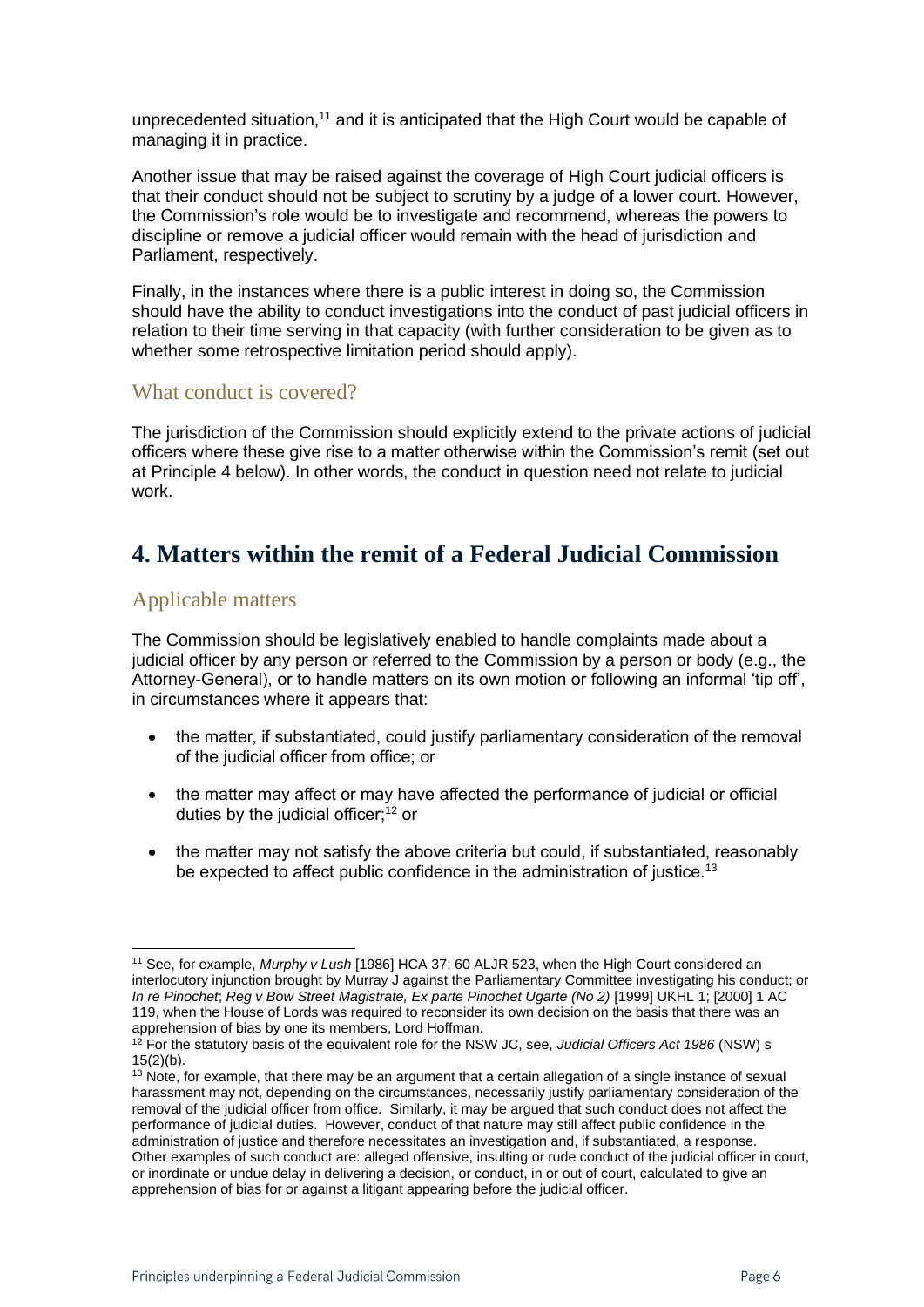#### <span id="page-6-0"></span>Interaction with other legal processes

The Commission should be empowered to investigate a matter even though the matter constitutes or may constitute a criminal offence. Its investigation must, however, avoid interfering with the criminal process and at the same time maintain the Commission's protective function.

Where an investigation reveals that criminal conduct may have occurred, the matter must be referred to the appropriate law enforcement body. Close consideration must be given to the timing and process of such referral, noting that where further investigation by the Commission would interfere with the criminal process, it may in some instances be appropriate to suspend the Commission's investigation pending the outcome of the law enforcement body's investigation. Consideration must also be given to situations where the matter has been referred to a forum by the relevant regulator, or where the judicial officer is involved in related compensation and employment law claims. This includes in relation to information sharing and the derivative use of evidence.

Care must also be taken that the ambit of the Commission avoids interference with existing court processes, in particular appeals. For example, any complaints requiring review of a case of judicial error, mistake or other legal ground would fall under the ambit of the appellate courts.

There may be instances where a complaint about a matter which is (or could be) subject to appeal in a court process also falls properly within the above scope of applicable matters within the Commission's remit. This includes where a judicial officer has entirely disregarded arguments presented to him or her, or where there has been undue delay in delivering a decision. The Commission should deal with such matters in accordance with these Principles, provided there are steps available to avoid interference with existing court processes, and it takes these steps.

## <span id="page-6-1"></span>**5. Governance and membership of a Federal Judicial Commission**

The membership and governance processes of the Commission should be set out in legislation, to ensure transparency and public confidence. It should be comprised of the heads of jurisdictions, in addition to a majority of (non-judicial) community members of high standing who should be appointed by the Governor-General on nomination by the Attorney-General.<sup>14</sup>

Appointed members should include representatives from the legal profession, and community members of high standing who do not currently hold and have not held any form of elected office.

To achieve genuine representation within the governance and membership of the Commission, consideration should be given as to proactively appointing and employing people from significantly underrepresented groups. This should include First Nations people and people with disability, amongst others.

The Commission should appoint a Conduct Panel to investigate complaints that it does not summarily dismiss or refer to a head of jurisdiction. The Conduct Panel should be comprised of two judicial officers and one non-judicial community member of high standing.

 $14$  Note, the majority of non-judicial members is necessary as public confidence is best promoted by assessment to public standards.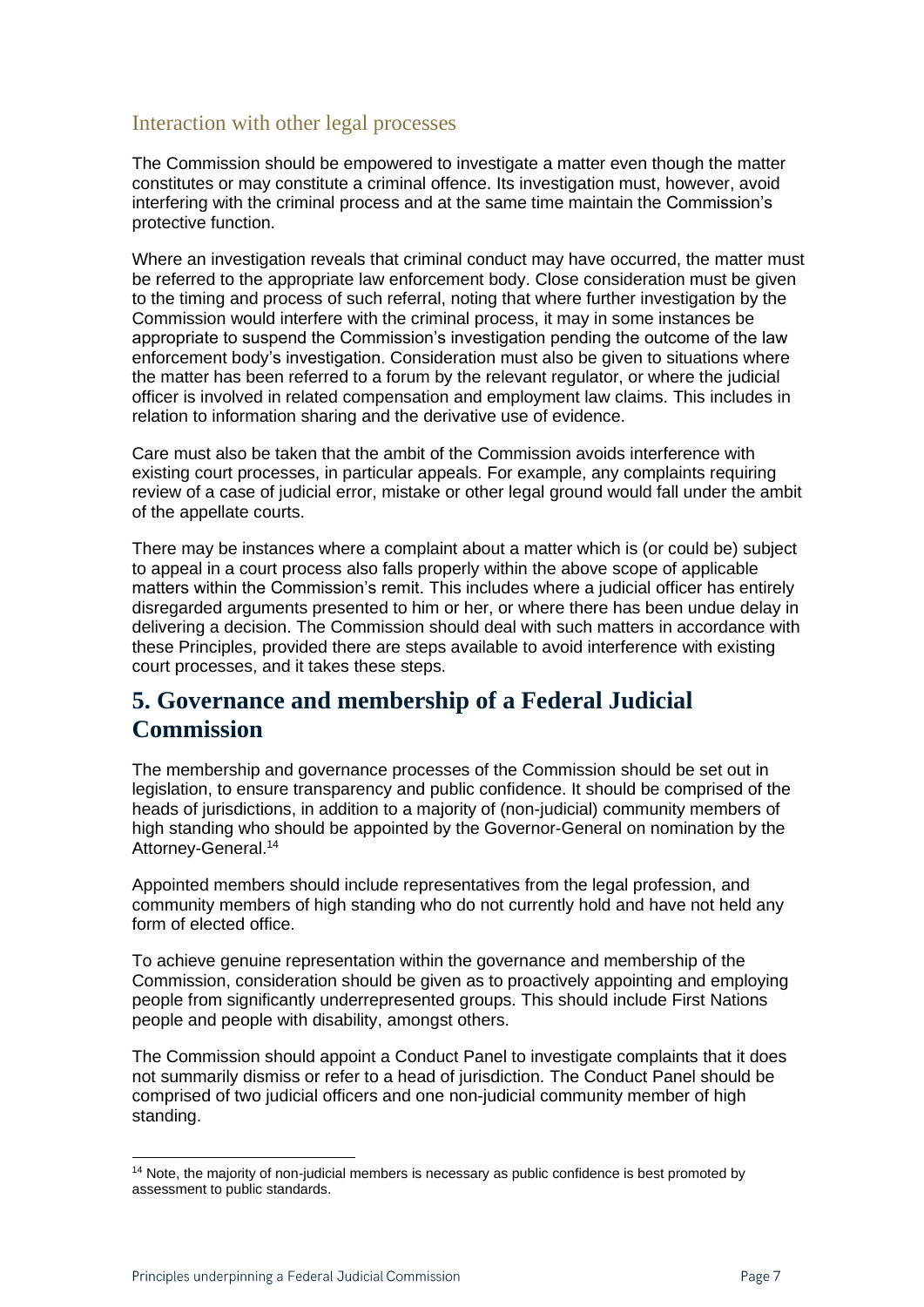To preserve independence, a member of the Commission and/or Conduct Panel should be precluded from any involvement with a complaint concerning a member of their Court.

## <span id="page-7-0"></span>**6. Process for managing complaints**

The Commission should observe a complaints management process that is robust, fair and transparent, as set out below. The process should prioritise safe and respectful management of the complainant's privacy and dignity, including processes that effectively and sensitively manage all communications with the complainant. All identifying matters the subject of the complaint and enquiries about it should be kept strictly confidential, subject to the below section, 'Outcomes to be made public'.

The Commission should use its investigative powers in a targeted fashion, including, where applicable, by making inquiries with other judicial officers or the head of jurisdiction in the relevant court or tribunal regarding the particular jurisdiction (for example, what constituted an 'undue' delay in the experience of a person working in that court or tribunal).

Critical to the success of the Commission will be the ability to demonstrate that it upholds natural justice and procedural fairness throughout the entire complaints management process, from triage to resolution. This is vital to ensure that all parties (including the public) have confidence in the process. The use of a clear and transparent agreed process will also result in outcomes which are more consistent and fairer than those which a head of jurisdiction might reach in a discretionary and secret assessment of any complaint.

Consideration is needed as to the appropriate standard of proof where facts are disputed. This should recognise the seriousness of complaints about judicial conduct in terms of the personal and professional impact on the judicial officer on the one hand, as well as the need for public confidence in the administration of justice on the other.

#### <span id="page-7-1"></span>Triage

Upon receiving a complaint, the Commission should conduct a preliminary examination as far as practicable in private. It should initiate such factual inquiries as it thinks appropriate to determine whether the complaint falls within the scope of matters the Commission can handle, including by assessing whether the complaint is vexatious, and (where appropriate) by giving the judicial officer the subject of the complaint an opportunity to address the allegations made in a confidential setting.

Whilst conducting the preliminary examination, the Commission may suspend the judicial officer for any length of time if this is considered necessary. Recognising the gravity of this step, consideration should be given to preparing a set of guiding factors for when suspension will be appropriate. These factors may include consideration of whether there are no other, less restrictive steps which can reasonably be taken to ensure the public's confidence in the administration of justice and/or that the public is protected from the conduct or behaviour; and the practical consequences of suspension, as well as how they may be mitigated.

Where a complaint is made against a judicial officer who is currently presiding over a case, the Commission must also take steps to avoid potentially compromising the proceeding.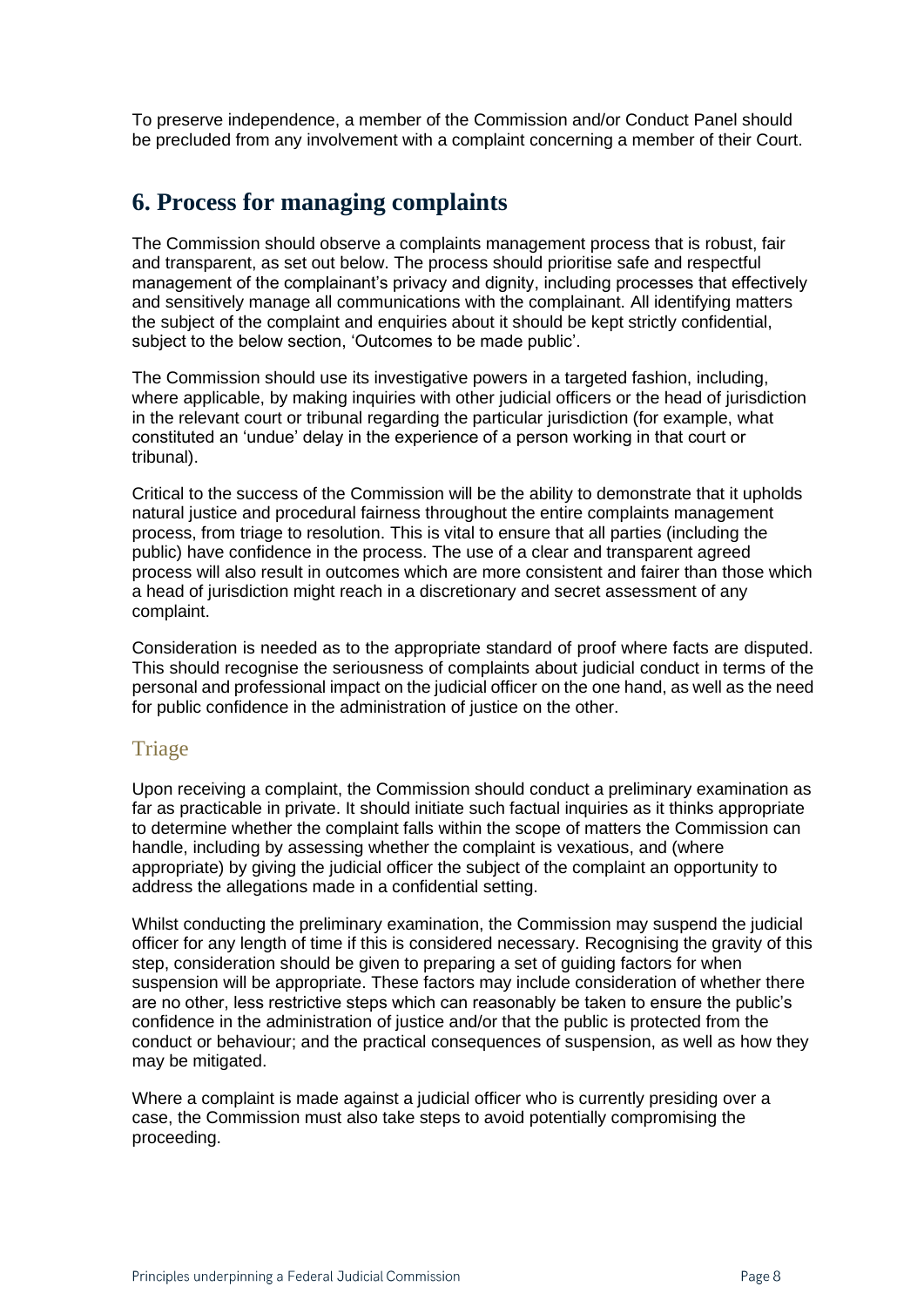The Commission's powers to inquire and investigate (and those of the Conduct Panel, if applicable) should include the ability to subpoena people and documents.<sup>15</sup>

Following the preliminary examination, the Commission should summarily dismiss the complaint unless:

- the matter, if substantiated, could justify parliamentary consideration of the removal of the [judicial officer](http://www6.austlii.edu.au/cgi-bin/viewdoc/au/legis/nsw/consol_act/joa1986155/s3.html#judicial_officer) from office, including by Parliament; or
- the matter warrants further examination on the ground that it may affect or may have affected the performance of judicial or official duties by the officer; or
- the matter, if substantiated, could reasonably be expected to affect public confidence in the administration of justice.

#### <span id="page-8-0"></span>Referral to head of jurisdiction

If the Commission has not summarily dismissed the complaint but forms the view that the complaint is not sufficiently serious to justify the Conduct Panel's attention, it should refer the complaint to the relevant head of jurisdiction to be addressed at their discretion, with reference to guidelines the Commission will publish on this subject.

#### <span id="page-8-1"></span>Referral to Conduct Panel

If the Commission has not summarily dismissed a complaint and it considers that the matter justifies the attention of the Conduct Panel, the Commission should refer the complaint to the Conduct Panel and the following process should be followed:

- the Conduct Panel should investigate complaints that have been referred to it in line with legislated processes based on those set out at section 24 of the *Judicial Officers Act 1986* (NSW), as well as any guidelines that the Commission may formulate on the manner in which the Conduct Panel should conduct its investigation; and
- the Commission should provide the Conduct Panel's report to the Attorney-General.

If the Conduct Panel's report concludes that:

- the behaviour or physical or mental capacity of a current judicial officer justifies parliamentary consideration of their removal from office, the Attorney-General should present a copy of the report to both Houses of Parliament, or to the appropriate body (noting not all judicial officers are subject to the sanction or parliamentary removal);
- the above does not apply but the behaviour or physical or mental capacity of the judicial officer (or past judicial officer) falls below a professional standard or has the potential to bring the judiciary into disrepute, the Attorney-General should provide the report to the relevant head of jurisdiction for the complaint to be addressed at his or her discretion. The head of jurisdiction should refer to the guidelines which the Commission will publish on this subject (as set out above), as well as to recommendations by the Conduct Panel as to steps that might be taken to deal with the complaint. Consideration should be given to developing a non-exhaustive list of

<sup>&</sup>lt;sup>15</sup> Note, the rationale behind this principle is that it provide more incentive for witnesses and/or victims to tell their story without fear of consequences for their career. That is, some witnesses will be encouraged to speak by the ability to say they were subpoenaed to do so.